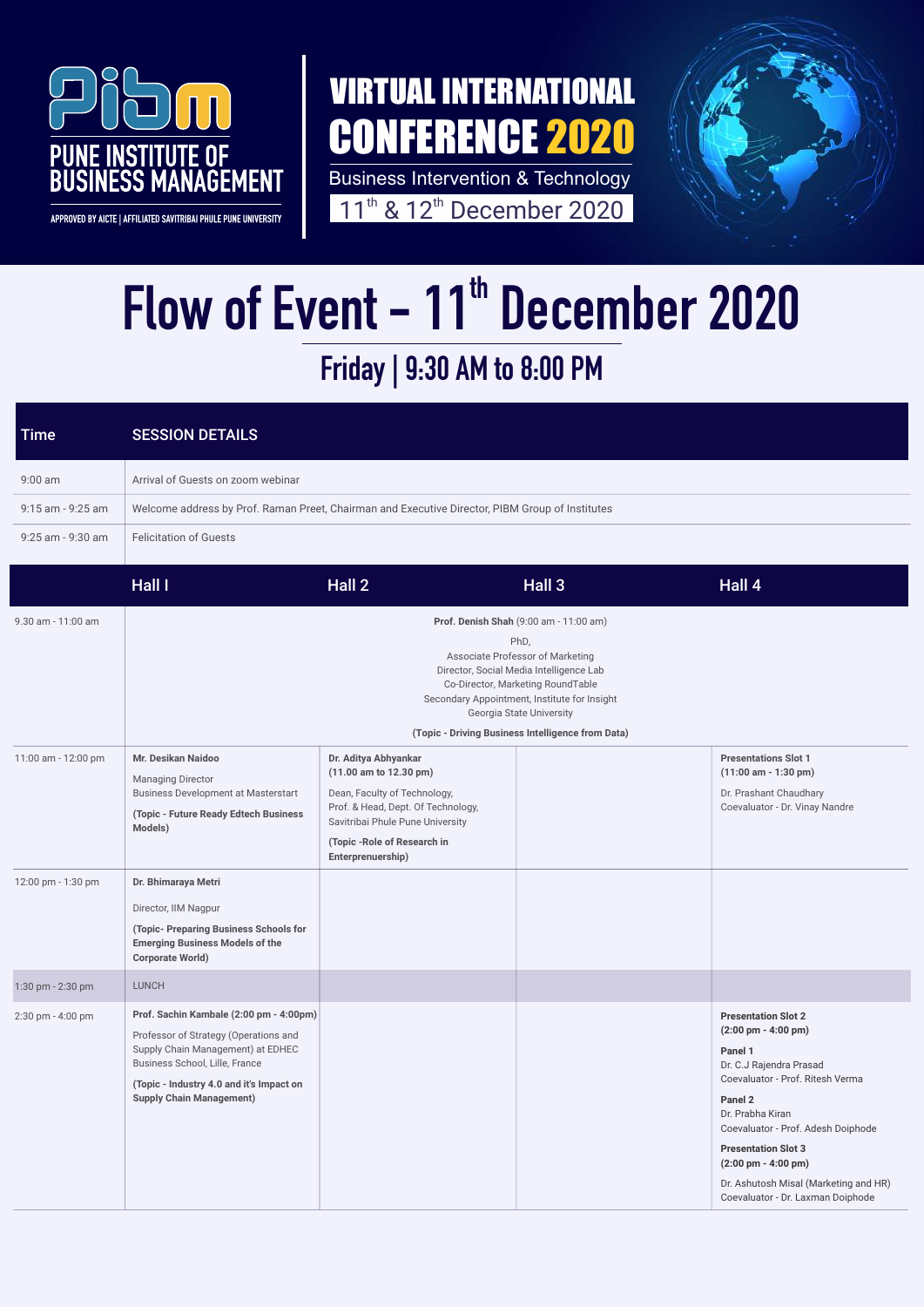

APPROVED BY AICTE | AFFILIATED SAVITRIBAI PHULE PUNE UNIVERSITY

#### Friday | 9:30 AM to 8:00 PM

Business Intervention & Technology 11<sup>th</sup> & 12<sup>th</sup> December 2020



# Flow of Event - 11<sup>th</sup> December 2020

|                   | <b>Hall I</b>                                                                                                                                                                                                  | Hall 2 | Hall 3 | Hall 4 |
|-------------------|----------------------------------------------------------------------------------------------------------------------------------------------------------------------------------------------------------------|--------|--------|--------|
| 5:30 pm - 6:30 pm | Dr. Jerald Hughes<br>The university of Texas Rio Grande Valley<br>Area Chair - Department of information<br>System                                                                                             |        |        |        |
|                   | (Topic - Consumer as Information<br>Ecosystem)                                                                                                                                                                 |        |        |        |
| 7:00 pm - 8:00 pm | Dr. Tarek M. Sobh<br>Ph.D., P.E., Provost,<br>Professor of Electrical and Computer<br>Engineering,<br>Lawrence Technological University<br>Distinguished Professor and Dean of<br><b>Engineering Emeritus.</b> |        |        |        |
|                   | (Topic - Future of Robotics and it's impact<br>on Marketing Management)                                                                                                                                        |        |        |        |

## VIRTUAL INTERNATIONAL CONFERENCE 2020